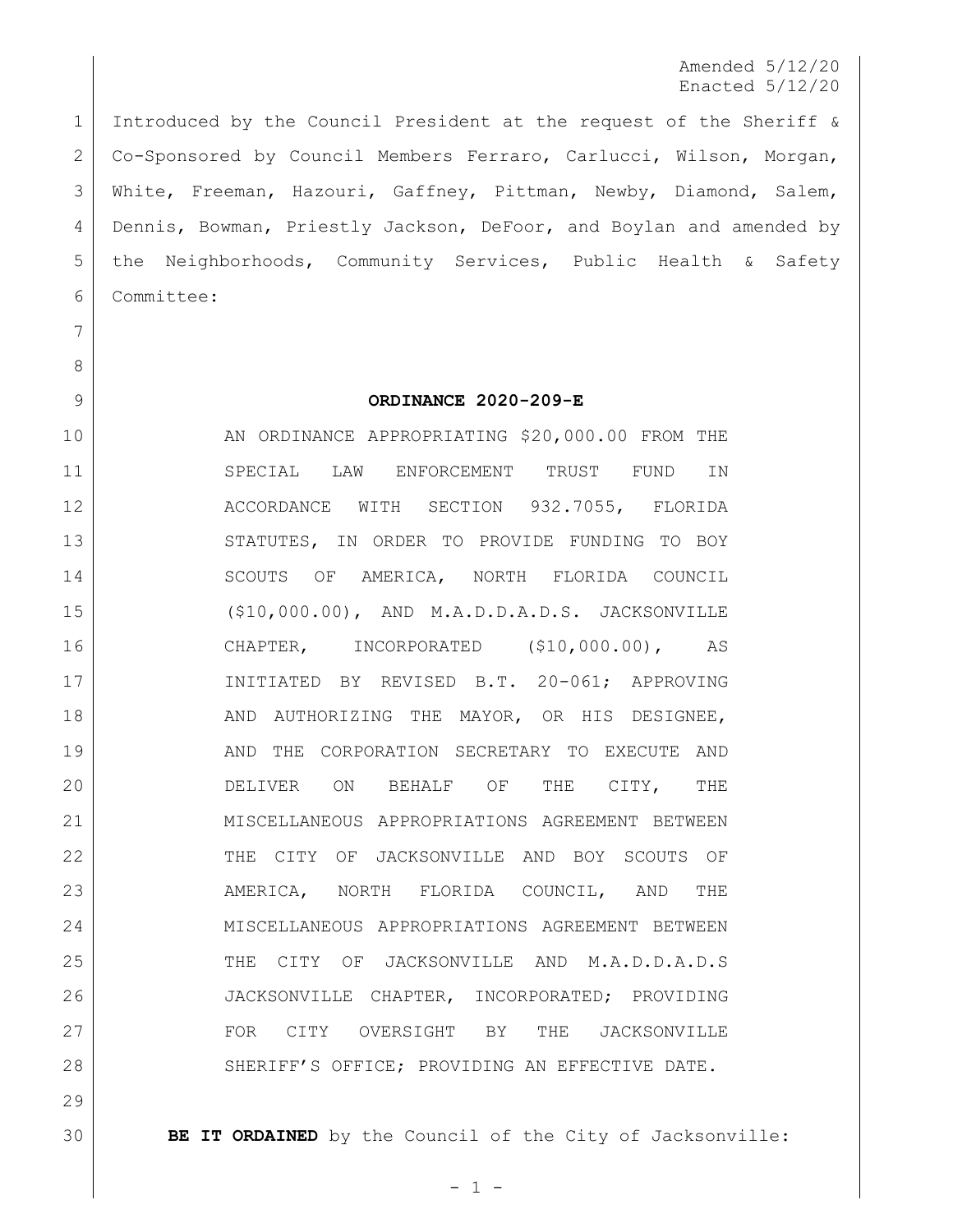Amended 5/12/20 Enacted 5/12/20

 **Section 1. Appropriation.** For the 2019-2020 fiscal year, 2 | within the City's budget, there are hereby appropriated, in accordance with Section 932.7055, Florida Statutes, the indicated sum(s) from the account(s) listed in subsection (a) to the 5 account (s) listed in subsection (b): (Revised B.T. 20-061, attached hereto as **Revised Exhibit 1**, labeled

 as "Revised Exhibit 1, Revised. B.T. 20-061, May 4, 2020 – NCSPHS" 8 and incorporated herein by this reference)

9 (a) Appropriated from:

10 See Revised B.T. 20-061 \$20,000.00

(b) Appropriated to:

12 | See Revised B.T. 20-061 \$20,000.00

## (c) **Explanation of Appropriation.**

14 The appropriation described above is providing funding from the Special Law Enforcement Trust Fund (Subfund 64A) 16 16 to various non profits in accordance with Section 17 932.7055, Florida Statutes.

 **Section 2. Purpose.** The purpose of this ordinance is to appropriate \$20,000.00 from the Special Law Enforcement Trust Fund, in accordance with Section 932.7055, Florida Statutes, in order to provide funding to: Boy Scouts of America, North Florida Council (\$10,000.00); and M.A.D.D.A.D.S Jacksonville Chapter, Incorporated (\$10,000.00). These allocations support drug treatment, drug abuse education, drug prevention, crime prevention, safe neighborhoods, and school resource officer programs. A copy of the certification of the use of funds, as required by Section 932.7055, Florida Statutes, is attached hereto as **Exhibit 2**.

 **Section 3. Approval and authorization.** There is hereby approved, and the Mayor, or his designee, and the Corporation Secretary are hereby authorized to execute and deliver on behalf of